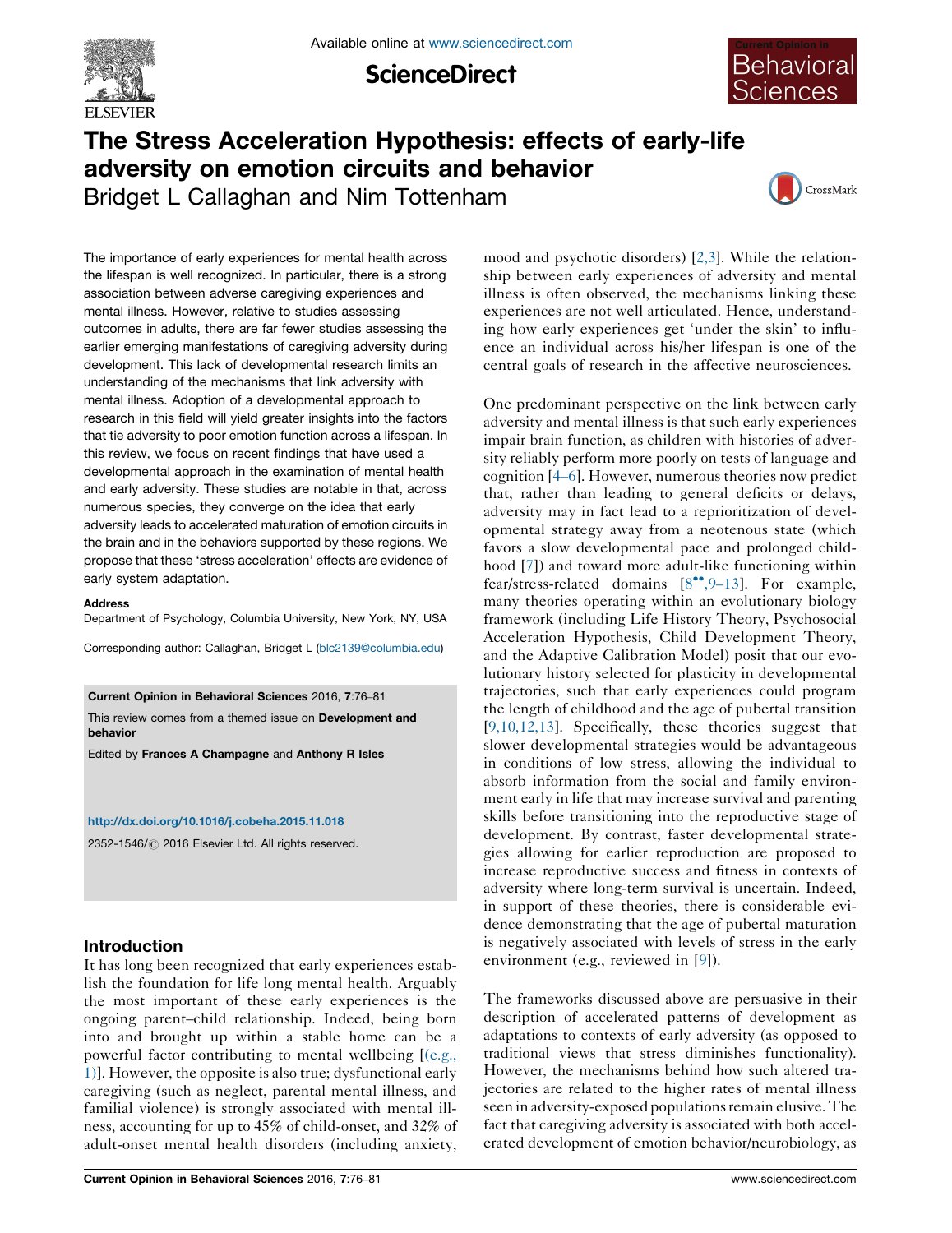well as increased risk for mental illness compellingly suggests that the two outcomes may be mechanistically related. Our goal in the current paper is to provide a neurobiological framework (the Stress Acceleration Hypothesis) within which to conceptualize such stress-induced accelerations, particularly those that occur within stress and fear systems. Using this framework, we then consider whether the early changes in trajectories of affective neurocircuitry are associated with later emergences of mental health disorders. Although these links have yet to be established within a single study over developmental time, the theory attempts to provide a mechanistic link between early adversity and mental illness (e.g., depression, anxiety) that is established in the literature [\[2\]](#page-4-0). We begin the paper by reviewing behavioral, then neural, studies of stress acceleration effects on fear systems, before putting forward the Stress Acceleration Hypothesis and discussing how accelerated outcomes may be mechanistically linked to mental health/illness.

## Behavioral studies demonstrating stress acceleration effects

While the development of emotional learning and emotion regulation has been investigated for some time in rodent studies (e.g., [[14\]](#page-4-0)), there are far fewer examples of research explicitly investigating the interaction between rearing environments and the maturation of emotion learning in any species. Interestingly, those studies that have focused on that interaction report that rearing adversity has significant consequences for two forms of emotion learning with clear clinical implications — fear conditioning and extinction. In the first studies to investigate the effects of rearing adversity on fear learning, standard-reared infant pups were compared to pups raised in an impoverished home cage with reduced nesting material [\[15](#page-4-0)]. This impoverished environment affects maternal behaviors, leading to fragmented care, and often, pup maltreatment [[16\]](#page-4-0). When the non-stressed pups were later exposed to threat conditioning (odorshock pairings) as infants (i.e., on postnatal day [P] 10), they exhibited an age appropriate paradoxical approach response toward to the shock-paired odor (a behavior consistent with attachment). By P12, a developmental transition occurs whereby non-stressed pups begin to exhibit avoidance responses to shock-associated odors. Critically, that behavioral transition from odor approach to odor avoidance occurred much earlier in development if pups had been exposed to rearing adversity (reduced nesting material), suggesting that rearing adversity accelerated the developmental trajectory of threat responses displayed toward learned aversive stimuli [[15\]](#page-4-0).

While the studies just described examined the effect of rearing adversity on the *expression* of threat behavior to conditioned aversive cues, other studies have reported that early life adversity also affects the *retention* of such conditioned associations. For example, rats exposed to aversive

early rearing (involving either maternal-separation, repeated foot-shock, hypothermia, or restraint) before explicit fear conditioning in infancy exhibited longer lasting fear associations than their non-stressed peers  $(17,18)$ , see [\[46](#page-5-0)] for a review). Indeed, evidence also exists for accelerated development of appetitive memory retention (e.g., [[17](#page-4-0)]), but extensive review of this evidence is beyond the scope of the review. Enhanced retention for multiple conditioned associations in young animals is particularly noteworthy, as memory in early life istypically characterized by very rapid forgetting — a phenomenon known as infantile amnesia (see [\[19](#page-4-0)], for a review). Hence, it appears that early adversity accelerated the trajectory of memory development beyond the period of infantile amnesia, allowing for adult-like memory retention in infancy.

Inhibitory learning too appears to develop faster following early exposure to stress. While fear inhibition (i.e., extinction) of learned fear responses appears to be relatively 'adult-like' in early life, relapse behavior following extinction develops more gradually, becoming apparent only at post-weaning ages (see [[20\]](#page-4-0), for a review). In rats exposed to maternal separation rearing, however, or those reared by a mother treated with the stress hormone corticosterone, the developmental trajectory of extinction-relapse was shifted to the left [\[21](#page-4-0)–23]. In other words, stressed rats began to exhibit contextually mediated relapse (i.e., renewal and reinstatement) of extinguished fear as early as infancy. Importantly, context mediation of fear extinction is known to involve interactions between the medial prefrontal cortex (mPFC) and amygdala (for reviews see  $[24,25]$ ) — neural interactions that are not involved in extinction under typical rearing conditions in infancy (for a review see  $[20,45^{\circ}]$  $[20,45^{\circ}]$  $[20,45^{\circ}]$ ). This brings up the intriguing possibility that early adversity leads to premature development of neural circuits involved in mature forms of emotional responding — particularly amygdala–mPFC interactions, possibly via stress prematurely activating these structures. Indeed, there is now a growing body of evidence in humans and rodents (reviewed in the next section) suggesting that this is true.

In sum, the behavioral literature suggests that emotional development in individuals exposed to early adversity, especially parental deprivation, appears to be fasttracked, such that independent forms of emotion regulation (i.e., not parent regulated) occur earlier in development. Broadly defined, these data fit with many of the theories that use the evolutionary-biology framework by suggesting that individual developmental trajectories respond to environmental context is ways that may confer a survival advantage to that individual. More specifically, however, these data fit with the stress-acceleration framework by demonstrating how mature forms of emotion learning and expression emerge following adversities known to impact the stress response system — parental deprivation. The impact of such adversity on the neural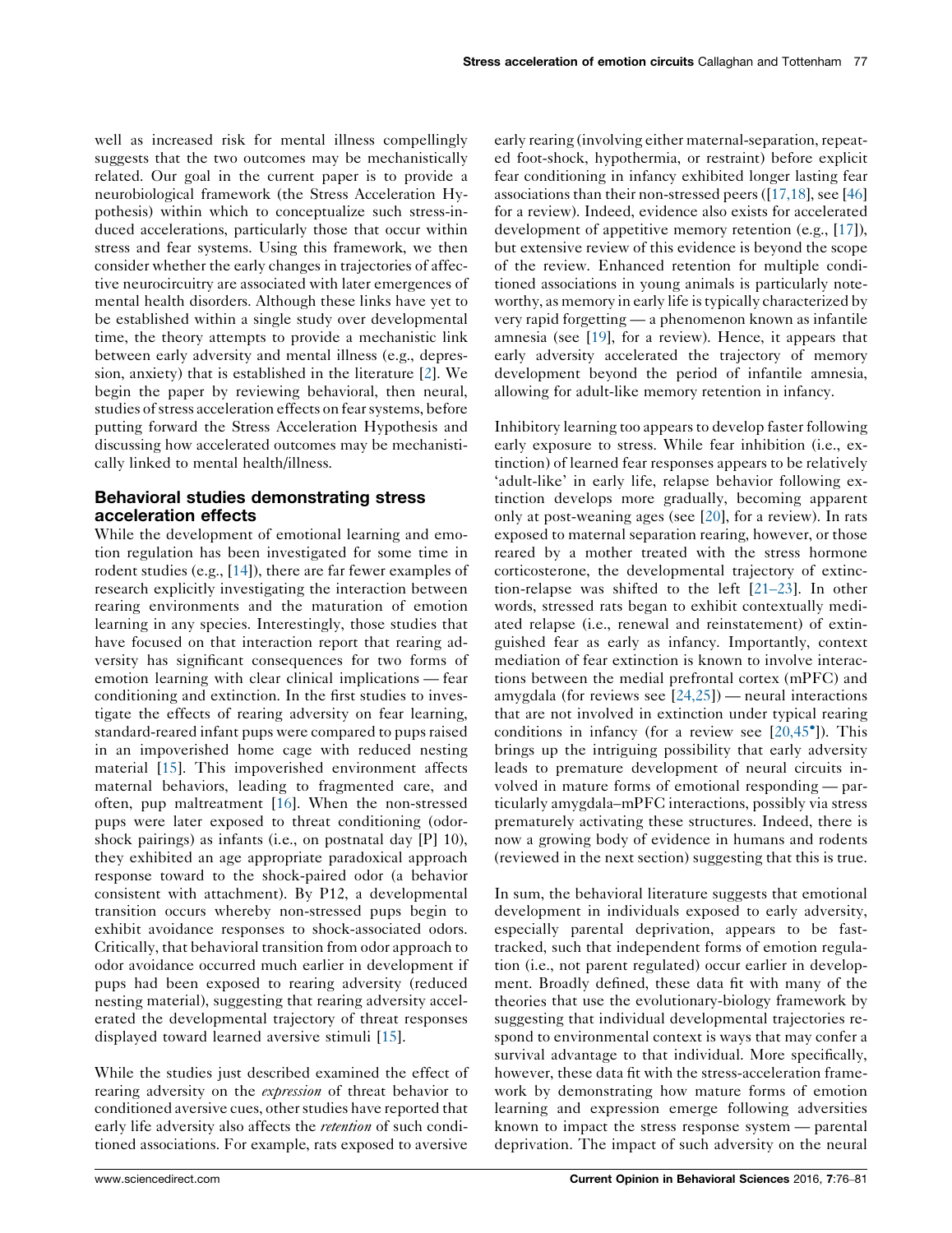regions involved in stress and emotion is reviewed in the next section.

# Neural studies demonstrating stress acceleration effects

Some of the first studies to investigate the effect of early adversity on the neural circuits involved in fear learning and extinction focused on the amygdala. Critically, across many species it was shown that rearing adversity had dramatic effects of amygdala structure and function that appear to indicate accelerated development. In terms of amygdala function, previous studies have shown that stress leads to precocious involvement of the amygdala in fear learning. For example, the transition from approach to avoidance responses to shock-paired odors that occurs across typical rat development is paralleled by a change in amygdala involvement in threat conditioning [\[15](#page-4-0)]. Critically, early adversity accelerated not only the behavioral responses to conditioning (i.e., from approach to avoidance), but also the involvement of the amygdala, such that after stress, odor-shock learning in infancy elicited precocious avoidance and amygdala activation [\[15](#page-4-0)]. In terms of structural development following stress, studies in juvenile rodents have shown that stress leads to precocious myelination of axons in the basolateral amygdala [[26\]](#page-4-0) and studies in humans have shown that maternal deprivation in early in life (i.e., previous institutionalization; PI) is associated with atypically large amygdala volumes in children (5–16 years) that appeared to reflect earlier structural maturation [\[27](#page-4-0)]. Similarly, 10-year-old children exposed to maternal depression since birth had larger amygdale than same aged peers without depressed mothers [[28\]](#page-4-0). Also, high rates of childhood adversity were associated with a larger (i.e., more mature) left amygdala volume in early adolescence (mean age 12.64 years) [[29](#page-4-0)°]. However, some studies have also reported smaller amygdala volumes following adversity (e.g., abuse, institutional neglect) in adolescents (mean age 11–12 years) [\[30,31\]](#page-4-0) and in preschoolers (3–6 years) [\[32](#page-4-0)]. Hence, further studies are required to determine the precise manner in which different adversities may affect amygdala volume across development.

In addition to affecting structural and functional development of the amygdala, the emotion center of the brain, rearing adversity is also know to affect the development of neural regions that can regulate amygdala activity the mPFC and hippocampus. For example, studies in humans have shown that parental deprivation accelerates the functional development of the mPFC in children, such that amygdala–mPFC interactions are more adult-like following deprivation experiences [[33](#page-4-0)<sup>\*</sup>]. Specifically, previous studies across typical development had shown that functional connectivity between amygdala and mPFC changes from being positive in childhood (6–10 years), to becoming negative in adolescence and adulthood (11–17 years) [\[34](#page-5-0)]. That switch in connectivity valence occurred earlier following previous institutionalization, such that the negative connectivity pattern was evident already in childhood in the previously institutionalized group [[34\]](#page-5-0). Critically, within the previously institutionalized group, those exhibiting the more mature pattern of connectivity appeared to have less anxiety than those with the immature pattern, suggesting that early maturation of amygdala–mPFC functional connectivity may confer emotion regulation advantages, at least in the short-term. Although fear learning and extinction have not been explicitly assessed in the PI youths, one might speculate, based on the neural acceleration patterns reported, that emotion-learning behaviors might also look more 'adult-like' in this group. Interestingly, studies that have examined structural changes in the prefrontal cortex following adversity have often reported smaller volumes in children (11–12 years) [\[30,31\]](#page-4-0), demonstrating a possible dissociation of the effects of stress on structural and functional development (i.e., accelerated functional maturation, possibly at the cost of impaired structural integrity).

In terms of the hippocampus, it appears that rearing adversity may have differing effects on structural and functional development. For example, numerous studies have reported that children and adolescents  $(3-12 \text{ years})$ exposed to neglect, abuse, conditions of poverty and depressive maternal symptomatology from birth had similar or smaller hippocampal volumes to typically reared children/adolescents [[28,32,35\]](#page-4-0). By contrast, studies in rodents have shown that the experience of early social isolation causes an early transition in the molecular signaling cascade for long-term potentiation (LTP) in the hippocampal CA1 region in infancy [[36\]](#page-5-0). Importantly, LTP is the cellular substrate underlying learning and memory, and hippocampal CA1 activity is known to be particularly involved in learning contextual associations [\[37](#page-5-0)]. Hence, although effects of early adversity on hippocampal structure appear to involve reduced volume (that may indicate delayed development or even damage), the cellular mechanisms supporting adult-like emotion learning, as well as the emergence of numerous forms of learning known to rely on hippocampal function (i.e., contextual conditioning, contextually mediated renewal of extinguished aversions [[21,22,38\]](#page-4-0)) do appear to be developmentally accelerated by stress.

Similar to the behavioral data demonstrating 'acceleration' phenotypes following early adversity, the neural data just discussed also supports the idea that development is faster paced following adversity. Specifically, brain regions important for detecting and responding to stress and threat (the amygdala, prefrontal cortex, and hippocampus) all appear to be more mature (either functionally and/or structurally) following adversity. The fact that adversity in the rearing environment has been linked to both accelerated developmental patterns as well as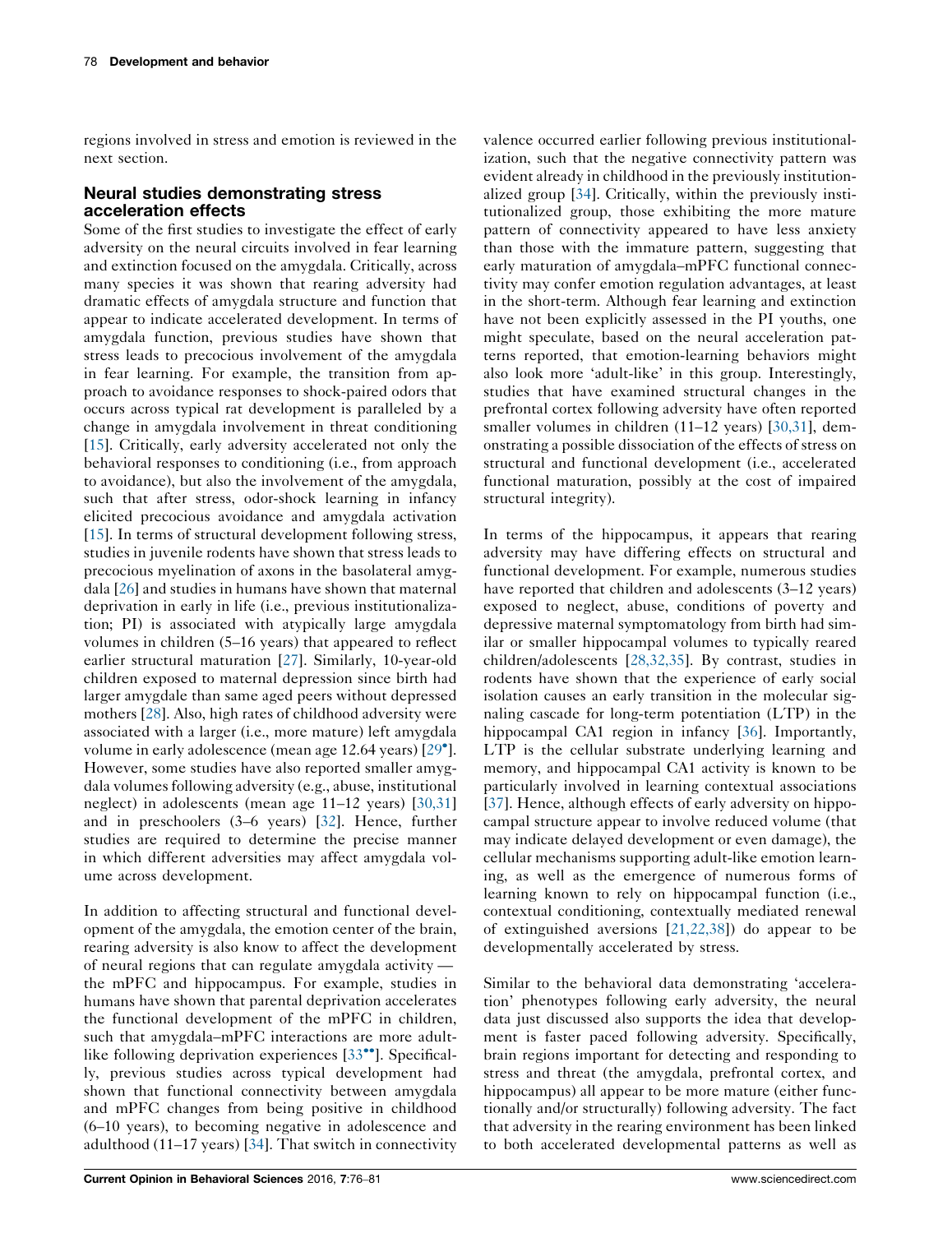mental illness across numerous literatures provides strong initial support for the proposal that a mechanistic link exists between the two processes. In the next section we discuss our hypothesis that the accelerated developmental patterns are causal in creating mental health risk.

#### The stress acceleration hypothesis

The studies discussed above converge on the finding that, across species, early life caregiving stress prematurely activates and accelerates the maturation of various neural structures, functional profiles, and molecular compositions, in brain regions important for emotion expression, and associative learning and memory. We propose that accelerated phenotypes emerge because stress experienced early in life may prematurely activate the core circuitry of emotional learning and reactivity [\[11](#page-4-0)]. That is, the acceleration of limbic development following early stress may rely on an activity-dependent process. Importantly, we hypothesize that this accelerated development, while meeting immediate emotional demands (i.e., emotional regulation in parental absence), may have longterm consequences on circuit integrity and functioning by altering developmental plasticity. This adaptation may increase the vulnerability of the individual to developing fear-related psychopathology in adulthood. Indeed, decreased plasticity in adulthood between amygdala and prefrontal regions has recently been shown to increase the risk for an anxious phenotype in a rodent model [\[39](#page-5-0)]. Taken together, the argument follows that prematurely terminating the plasticity afforded by a developmental sensitive period for emotional behaviors may have significant consequences on emotion regulation abilities in adulthood.

At a behavioral level, we argue that this accelerated maturation may reflect a reprioritization of developmental trajectories in favor of emotional systems, and associative learning and memory, in ways that confer a survival advantage to the developing offspring. Specifically, it may be adaptive to move from a state of parent-regulation to self-regulation earlier in environments characterized by absent or inconsistent parental care. Put another way, the quantity and quality of parental care may act as an environmental signal for the pace of offspring maturation within circumscribed emotion systems  $[8^{\bullet\bullet}, 40^{\bullet\bullet}]$  $[8^{\bullet\bullet}, 40^{\bullet\bullet}]$ .

Consistent with an adaptation interpretation, it has been shown that an accelerated amygdala–mPFC phenotype following parental deprivation was associated with less anxiety during childhood [\[33](#page-4-0)<sup>\*</sup>]. However, whether that short-term benefit is maintained across time, and whether there are costs associated with early emotion system maturation, remain relatively unknown. Importantly, a long childhood period has been proposed as critical for the development and practice of behavioral skills and strategies during play that can later be used to aid survival and reproduction [\[41](#page-5-0)]. Also, a prolonged period of cortical

development is associated with greater general intelligence [[42\]](#page-5-0). In terms of emotion circuitry, we have recently suggested that a period of immaturity is required so that parent-assisted emotion regulation can help mold the circuitry into its stable adult state  $[40^{\bullet\bullet}]$  $[40^{\bullet\bullet}]$  $[40^{\bullet\bullet}]$ . In this hypothesis, early termination of the immature period would shift the circuit into a stable state of function before it had acquired the characteristics needed for adequate selfregulatory control. In support of this hypothesis, evidence now exists in rodents demonstrating that the emotion circuitry of young individuals is less responsive to environmental regulation following early adversity [[15\]](#page-4-0). Hence, although early emergence of self-regulation may be advantageous in contexts of parental absence, there are likely numerous costs to this developmental trajectory. Further research is required to understand how such latent vulnerabilities may become manifest, both at the time of the stressor as well as later in development.

## **Conclusion**

The studies discussed in this review strongly suggest that accelerated development of emotion behaviors and circuits is a core outcome following the experience of rearing adversity. We suggest that such accelerated development may have implications for the integrity of emotion circuits and emotion regulation later in life. It remains possible that these neural adaptations are in fact indicators of longer-term mental health resilience — a solid understanding of these adaptations continues to be investigated. However, findings from several literatures suggest that anxiety is a common long-term outcome associated with 'growing up' quickly [[43\]](#page-5-0), an example being the increased risk for internalizing disorders in adults with a history of exhibiting early parentification behaviors due to having parents that were unable to provide optimal parenting [\[44](#page-5-0)]. The veracity of the model proposed in this paper will require very long-term follow-up data to fully address.

Although a comprehensive review of the mechanisms behind these acceleration effects are outside the scope of the current review, evolutionary-biology theories and data on pubertal development following adversity would indicate that both stress and sex hormones are likely to play a role. Future studies aimed at understanding the biological and psychological pathways that lead to acceleration of emotional development following rearing adversity will have a large impact on the treatment and prevention of mental illness. Although this review focused largely on cross-sectional studies, the use of longitudinal designs in future studies should go a long way in elucidating the neurobiology of these stress-accelerated effects. Such designs will also be useful in determining whether accelerated brain development is predictive of psychopathology risk or resilience. We hope that the current paper can provide the scaffolding and motivation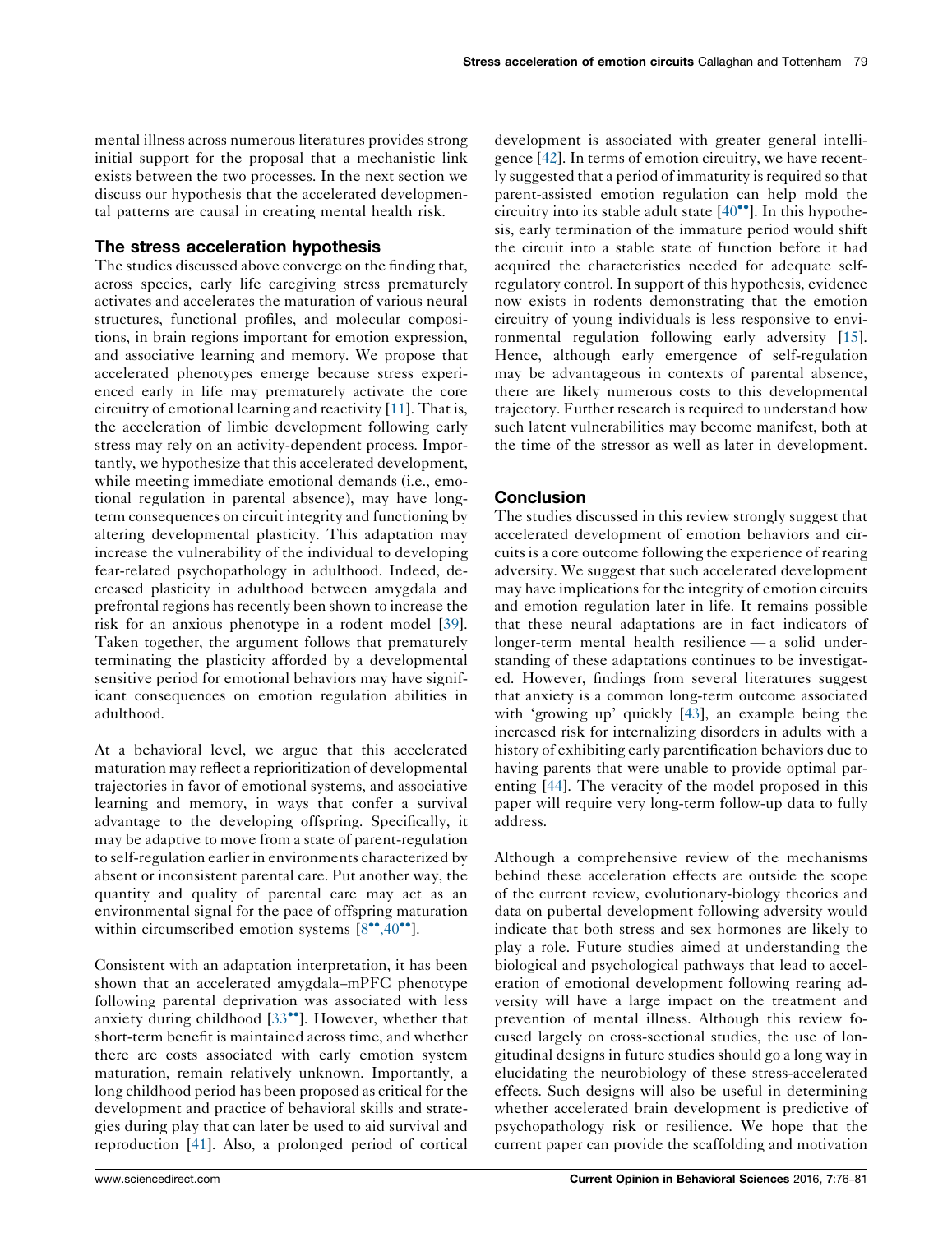<span id="page-4-0"></span>for future research aimed at addressing stress effects on brain development.

## Conflict of interest

The authors declare that they have no conflicts of interest to report.

#### Acknowledgments

This research was supported by National Institute of Mental Health Grant R01MH091864 (to N. Tottenham), by the Dana Foundation (to N. Tottenham), and National Health and Medical Research Council Early Career Fellowship 1091571 (to B. Callaghan).

## **References**

- [Vanderbilt-Adriance](http://refhub.elsevier.com/S2352-1546(15)00158-8/sbref0005) E et al.: Child, family, and community protective factors in the [development](http://refhub.elsevier.com/S2352-1546(15)00158-8/sbref0005) of children's early conduct [problems](http://refhub.elsevier.com/S2352-1546(15)00158-8/sbref0005). Fam Relat 2015, 64:64-79.
- Green JG et al.: Childhood [adversities](http://refhub.elsevier.com/S2352-1546(15)00158-8/sbref0010) and adult psychiatric disorders in the national [comorbidity](http://refhub.elsevier.com/S2352-1546(15)00158-8/sbref0010) survey replication I: [associations](http://refhub.elsevier.com/S2352-1546(15)00158-8/sbref0010) with first onset of DSM-IV disorders. Arch Gen [Psychiatry](http://refhub.elsevier.com/S2352-1546(15)00158-8/sbref0010) 2010, 67:113-123.
- 3. [McLaughlin](http://refhub.elsevier.com/S2352-1546(15)00158-8/sbref0015) KA et al.: Childhood adversities and adult psychiatric disorders in the national [comorbidity](http://refhub.elsevier.com/S2352-1546(15)00158-8/sbref0015) survey replication II: [associations](http://refhub.elsevier.com/S2352-1546(15)00158-8/sbref0015) with persistence of DSM-IV disorders. Arch Gen [Psychiatry](http://refhub.elsevier.com/S2352-1546(15)00158-8/sbref0015) 2010, 67:124-132.
- Van [Ijzendoorn](http://refhub.elsevier.com/S2352-1546(15)00158-8/sbref0020) MH, Juffer F, Poelhuis CWK: Adoption and cognitive development: a [meta-analytic](http://refhub.elsevier.com/S2352-1546(15)00158-8/sbref0020) comparison of adopted and [nonadopted](http://refhub.elsevier.com/S2352-1546(15)00158-8/sbref0020) children's IQ and school [performance](http://refhub.elsevier.com/S2352-1546(15)00158-8/sbref0020). Psychol Bull 2005, 131:301-316.
- 5. Hostinar CE et al.: [Associations](http://refhub.elsevier.com/S2352-1546(15)00158-8/sbref0025) between early life adversity and executive function in children adopted [internationally](http://refhub.elsevier.com/S2352-1546(15)00158-8/sbref0025) from orphanages. Proc Natl Acad Sci U S A 2012, 109[:7208-17212.](http://refhub.elsevier.com/S2352-1546(15)00158-8/sbref0025)
- 6. Ayoub C et al.: Cognitive skill [performance](http://refhub.elsevier.com/S2352-1546(15)00158-8/sbref0030) among young children living in poverty: risk, change, and the [promotive](http://refhub.elsevier.com/S2352-1546(15)00158-8/sbref0030)<br>effects of Early Head Start. *Early Child Res Q 2009*, 24[:289-305.](http://refhub.elsevier.com/S2352-1546(15)00158-8/sbref0030)
- 7. Gould SJ: Ontogeny and [phylogeny](http://refhub.elsevier.com/S2352-1546(15)00158-8/sbref0035). USA: Harvard University [Press;](http://refhub.elsevier.com/S2352-1546(15)00158-8/sbref0035) 1977.
- 8.  $\bullet$  $\bullet$ [Frankenhuis](http://refhub.elsevier.com/S2352-1546(15)00158-8/sbref0040) WE, de Weerth C: Does early-life exposure to stress shape or impair [cognition?](http://refhub.elsevier.com/S2352-1546(15)00158-8/sbref0040) Curr Dir Psychol Sci 2013,  $22.407 - 412$

This paper clearly expresses how early life exposures to stress can, in certain situations, lead to changes in cognition that are better characterised as 'adaptations' rather than 'impairments'.

- 9. Ellis BJ: Timing of pubertal [maturation](http://refhub.elsevier.com/S2352-1546(15)00158-8/sbref0045) in girls: an integrated life history [approach](http://refhub.elsevier.com/S2352-1546(15)00158-8/sbref0045). Psychol Bull 2004, 130:920-958
- 10. Belsky J: The [development](http://refhub.elsevier.com/S2352-1546(15)00158-8/sbref0050) of human reproductive strategies progress and [prospects](http://refhub.elsevier.com/S2352-1546(15)00158-8/sbref0050). Curr Dir Psychol Sci 2012, 21:310-316.
- 11. McEwen BS, [Gianaros](http://refhub.elsevier.com/S2352-1546(15)00158-8/sbref0055) PJ: Central role of the brain in stress and adaptation: links to [socioeconomic](http://refhub.elsevier.com/S2352-1546(15)00158-8/sbref0055) status, health, and disease. Ann N Y Acad Sci 2010, 1186[:190-222.](http://refhub.elsevier.com/S2352-1546(15)00158-8/sbref0055)
- 12. Del Giudice M, Ellis BJ, Shirtcliff EA: The adaptive [calibration](http://refhub.elsevier.com/S2352-1546(15)00158-8/sbref0060) model of stress [responsivity](http://refhub.elsevier.com/S2352-1546(15)00158-8/sbref0060). Neurosci Biobehav Rev 2011, 35[:1562-1592.](http://refhub.elsevier.com/S2352-1546(15)00158-8/sbref0060)
- 13. Belsky J, Steinberg L, Draper P: Childhood [experience,](http://refhub.elsevier.com/S2352-1546(15)00158-8/sbref0065) interpersonal [development,](http://refhub.elsevier.com/S2352-1546(15)00158-8/sbref0065) and reproductive strategy: an evolutionary theory of [socialization](http://refhub.elsevier.com/S2352-1546(15)00158-8/sbref0065). Child Dev 1991, 62[:647-670.](http://refhub.elsevier.com/S2352-1546(15)00158-8/sbref0065)
- 14. Campbell BA, Campbell EH: Retention and [extinction](http://refhub.elsevier.com/S2352-1546(15)00158-8/sbref0070) of [learned](http://refhub.elsevier.com/S2352-1546(15)00158-8/sbref0070) fear in infant and adult rats. J Comp Physiol Psychol [1962,](http://refhub.elsevier.com/S2352-1546(15)00158-8/sbref0070) 55:1-8.
- 15. Moriceau S et al.: Early-life stress disrupts [attachment](http://refhub.elsevier.com/S2352-1546(15)00158-8/sbref0075) learning: the role of amygdala [corticosterone,](http://refhub.elsevier.com/S2352-1546(15)00158-8/sbref0075) locus ceruleus [corticotropin](http://refhub.elsevier.com/S2352-1546(15)00158-8/sbref0075) releasing hormone, and olfactory bulb<br>[norepinephrine](http://refhub.elsevier.com/S2352-1546(15)00158-8/sbref0075). J Neurosci 2009, 29:15745-15755.
- 16. Ivy AS et al.: [Dysfunctional](http://refhub.elsevier.com/S2352-1546(15)00158-8/sbref0080) nurturing behavior in rat dams with limited access to nesting [material:](http://refhub.elsevier.com/S2352-1546(15)00158-8/sbref0080) a clinically relevant model for early-life stress. [Neuroscience](http://refhub.elsevier.com/S2352-1546(15)00158-8/sbref0080) 2008, 154:1132-1142.
- 17. Haroutunian V, Riccio DC: Reduction of [ontogenetic](http://refhub.elsevier.com/S2352-1546(15)00158-8/sbref0085) retention decrements in rats by pretraining stressful [experiences](http://refhub.elsevier.com/S2352-1546(15)00158-8/sbref0085). J Comp Physiol Psychol 1979, 93[:501-511.](http://refhub.elsevier.com/S2352-1546(15)00158-8/sbref0085)
- 18. Callaghan B, [Richardson](http://refhub.elsevier.com/S2352-1546(15)00158-8/sbref0090) R: The effect of adverse rearing [environments](http://refhub.elsevier.com/S2352-1546(15)00158-8/sbref0090) on persistent [memories](http://refhub.elsevier.com/S2352-1546(15)00158-8/sbref0090) in young rats: removing<br>the brakes on infant fear memories. Transl Psychiatry 2012, 2[:e138.](http://refhub.elsevier.com/S2352-1546(15)00158-8/sbref0090)
- 19. Callaghan BL, [Richardson](http://refhub.elsevier.com/S2352-1546(15)00158-8/sbref0095) R: The elusive engram: what can infantile amnesia tell us about [memory?](http://refhub.elsevier.com/S2352-1546(15)00158-8/sbref0095) Trends Neurosci 2014, 37[:47-53.](http://refhub.elsevier.com/S2352-1546(15)00158-8/sbref0095)
- 20. Kim JH, [Richardson](http://refhub.elsevier.com/S2352-1546(15)00158-8/sbref0100) R: New findings on extinction of conditioned fear early in [development:](http://refhub.elsevier.com/S2352-1546(15)00158-8/sbref0100) theoretical and clinical [implications](http://refhub.elsevier.com/S2352-1546(15)00158-8/sbref0100). Biol Psychiatry 2010, 67:297-303.
- 21. Callaghan BL, [Richardson](http://refhub.elsevier.com/S2352-1546(15)00158-8/sbref0105) R: Maternal separation results in early [emergence](http://refhub.elsevier.com/S2352-1546(15)00158-8/sbref0105) of adult-like fear and extinction learning in infant rats. Behav [Neurosci](http://refhub.elsevier.com/S2352-1546(15)00158-8/sbref0105) 2011, 125:20-28.
- 22. Cowan CSM, Callaghan B, [Richardson](http://refhub.elsevier.com/S2352-1546(15)00158-8/sbref0110) R: Acute early-life stress results in early [emergence](http://refhub.elsevier.com/S2352-1546(15)00158-8/sbref0110) of adult-like fear retention and [extinction](http://refhub.elsevier.com/S2352-1546(15)00158-8/sbref0110) relapse in infant rats. Behav Neurosci 2013, 125[:703-711.](http://refhub.elsevier.com/S2352-1546(15)00158-8/sbref0110)
- 23. Callaghan BL, Richardson R: Early [emergence](http://refhub.elsevier.com/S2352-1546(15)00158-8/sbref0115) of adult-like fear extinction in the rat following chronic [corticosterone](http://refhub.elsevier.com/S2352-1546(15)00158-8/sbref0115) [treatment](http://refhub.elsevier.com/S2352-1546(15)00158-8/sbref0115) of mother or pups. Behav Neurosci 2014, 128[:594-602.](http://refhub.elsevier.com/S2352-1546(15)00158-8/sbref0115)
- 24. Bouton ME et al.: Contextual and temporal [modulation](http://refhub.elsevier.com/S2352-1546(15)00158-8/sbref0120) of extinction: behavioral and biological [mechanisms](http://refhub.elsevier.com/S2352-1546(15)00158-8/sbref0120). Biol [Psychiatry](http://refhub.elsevier.com/S2352-1546(15)00158-8/sbref0120) 2006, 60:352-360.
- 25. Kalisch R et al.: [Context-dependent](http://refhub.elsevier.com/S2352-1546(15)00158-8/sbref0125) human extinction memory is mediated by a [ventromedial](http://refhub.elsevier.com/S2352-1546(15)00158-8/sbref0125) prefrontal and hippocampal network. J Neurosci 2006, 26[:9503-9511.](http://refhub.elsevier.com/S2352-1546(15)00158-8/sbref0125)
- 26. Ono M et al.: Early weaning induces anxiety and [precocious](http://refhub.elsevier.com/S2352-1546(15)00158-8/sbref0130) [myelination](http://refhub.elsevier.com/S2352-1546(15)00158-8/sbref0130) in the anterior part of the basolateral amygdala of male Balb/c mice. [Neuroscience](http://refhub.elsevier.com/S2352-1546(15)00158-8/sbref0130) 2008, 156:1103-1110.
- 27. Tottenham N et al.: Prolonged [institutional](http://refhub.elsevier.com/S2352-1546(15)00158-8/sbref0135) rearing is associated with atypically large amygdala volume and [difficulties](http://refhub.elsevier.com/S2352-1546(15)00158-8/sbref0135) in emotion [regulation](http://refhub.elsevier.com/S2352-1546(15)00158-8/sbref0135). Dev Sci 2010, 13:46-61.
- 28. Lupien SJS, Parent AE: Larger [amygdala](http://refhub.elsevier.com/S2352-1546(15)00158-8/sbref0140) but no change in [hippocampal](http://refhub.elsevier.com/S2352-1546(15)00158-8/sbref0140) volume in 10-year-old children exposed to maternal depressive [symptomatology](http://refhub.elsevier.com/S2352-1546(15)00158-8/sbref0140) since birth. Proc Natl Acad Sci U S A 2011, 108[:14324-14329.](http://refhub.elsevier.com/S2352-1546(15)00158-8/sbref0140)
- 29. 29. Whittle S et al.: Childhood maltreatment and [psychopathology](http://refhub.elsevier.com/S2352-1546(15)00158-8/sbref0145)<br>• affect brain [development](http://refhub.elsevier.com/S2352-1546(15)00158-8/sbref0145) during adolescence. J Am Acad Child Adolesc [Psychiatry](http://refhub.elsevier.com/S2352-1546(15)00158-8/sbref0145) 2013, 52 940–952.e1.

This study demonstrates that stress acceleration effects may also be evident in early adolescence following exposure to childhood treatment and subsequent psychopathology.

- Hanson JL et al.: Early stress is [associated](http://refhub.elsevier.com/S2352-1546(15)00158-8/sbref0150) with alterations in the orbitofrontal cortex: a tensor-based [morphometry](http://refhub.elsevier.com/S2352-1546(15)00158-8/sbref0150) [investigation](http://refhub.elsevier.com/S2352-1546(15)00158-8/sbref0150) of brain structure and behavioral risk. J Neurosci 2010, 30[:7466-7472.](http://refhub.elsevier.com/S2352-1546(15)00158-8/sbref0150)
- 31. Hanson JL et al.: [Structural](http://refhub.elsevier.com/S2352-1546(15)00158-8/sbref0155) variations in prefrontal cortex mediate the [relationship](http://refhub.elsevier.com/S2352-1546(15)00158-8/sbref0155) between early childhood stress and spatial working memory. J Neurosci 2012, 32[:7917-7925.](http://refhub.elsevier.com/S2352-1546(15)00158-8/sbref0155)
- 32. Luby J et al.: The effects of poverty on [childhood](http://refhub.elsevier.com/S2352-1546(15)00158-8/sbref0160) brain [development:](http://refhub.elsevier.com/S2352-1546(15)00158-8/sbref0160) the mediating effect of caregiving and stressful life events. JAMA Pediatrics 2013, 167[:1135-1142.](http://refhub.elsevier.com/S2352-1546(15)00158-8/sbref0160)
- 33. Gee D et al.: Early [developmental](http://refhub.elsevier.com/S2352-1546(15)00158-8/sbref0165) emergence of mature human -[amygdala-prefrontal](http://refhub.elsevier.com/S2352-1546(15)00158-8/sbref0165) phenotype following maternal deprivation: evidence of [stress-induced](http://refhub.elsevier.com/S2352-1546(15)00158-8/sbref0165) acceleration.<br>Proc Natl Acad Sci U S A 2013, 110[:15638-15643.](http://refhub.elsevier.com/S2352-1546(15)00158-8/sbref0165)

This paper provides a clear example of stress leading to acceleration of connectivity between neural regions which support adult-like emotion regulation — the amygdala and prefrontal cortex network; an effect which was shown to be mediated by individual levels of the stress hormone corticosterone.